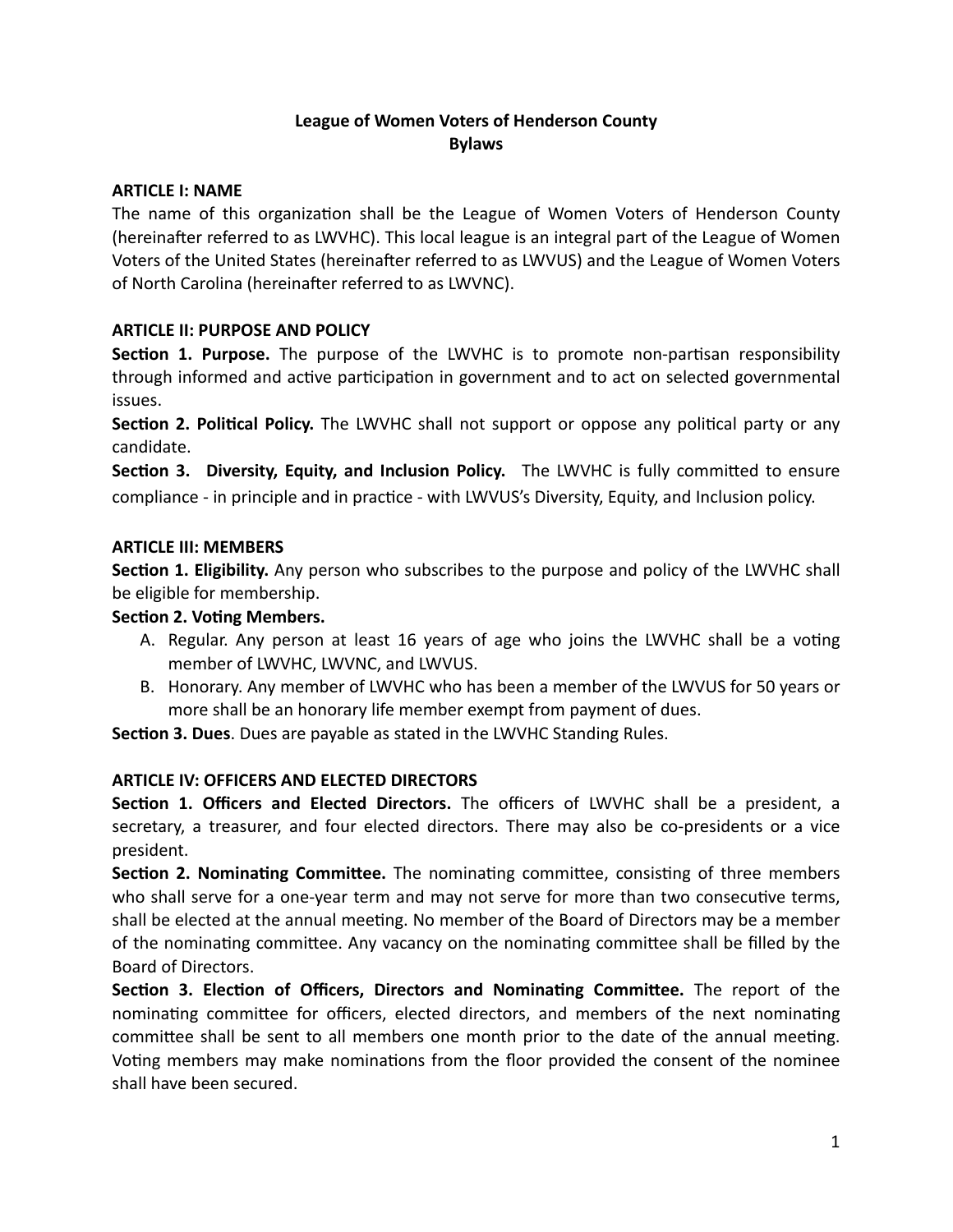**Section 4. Voting.** Election shall be by ballot. A majority vote shall elect. If there is only one candidate for a position a voice vote can be taken. Absentee or proxy voting shall not be permitted.

**Section 5. Term of Office.** Officers shall assume office on July 1 and shall serve a term of two years or until their successors are elected. The president or co-presidents and the secretary shall be elected in odd-numbered years. A vice president and the treasurer shall be elected in even-numbered years. Two directors shall be elected at each annual meeting.

Section 6. Vacancy in Office. Any vacancy occurring by reason of death, resignation, or disqualification of an officer or director may be filled by the Board of Directors until the next annual meeting.

**Section 7. Resignation.** Three consecutive absences from meetings of the Board of Directors, without a valid reason, shall be deemed a resignation.

**Section 8. Duties of Officers.** The officers shall perform the duties provided in this section and such other duties as are prescribed for the office in these bylaws, by the Board of Directors, or in the LWVHC Standing Rules.

- A. Duties of the President or Co-presidents. The president or co-president shall:
	- 1. preside at all meetings of the organization, the Board of Directors, or the Leadership Team;
	- 2. be the spokesperson for the LWVHC; and
	- 3. be a non-voting ex-officio member of all committees except the nominating committee.
- B. Duties of the Vice-President. The vice-president shall:
	- 1. perform the duties of the president or co-president in their absence or at their request; and
	- 2. in the event of a vacancy in the office of president or co-president, serve in that office until the Board of Directors shall elect a replacement.
- C. Duties of the Secretary. The secretary shall:
	- 1. keep minutes of the annual meeting and all meetings of the Board of Directors and the Leadership Team; and
	- 2. sign, with the president or co-president, all contracts and other instruments when so authorized by the Board of Directors.
- D. Duties of the Treasurer. The treasurer shall:
	- 1. collect and receive all monies due;
	- 2. deposit monies in a bank designated by the Board of Directors;
	- 3. disburse funds only upon order of the Board of Directors;
	- 4. present statements at meetings of the Board of Directors and a report at the annual meeting; and
	- 5. have the books reviewed following each fiscal year or at any change of treasurer.

## **ARTICLE V. MEETINGS**

**Section 1. Membership Meetings.** There shall be at least three meetings of the membership each year. Time and place shall be determined by the Board of Directors.

**Section 2. Annual Meeting.**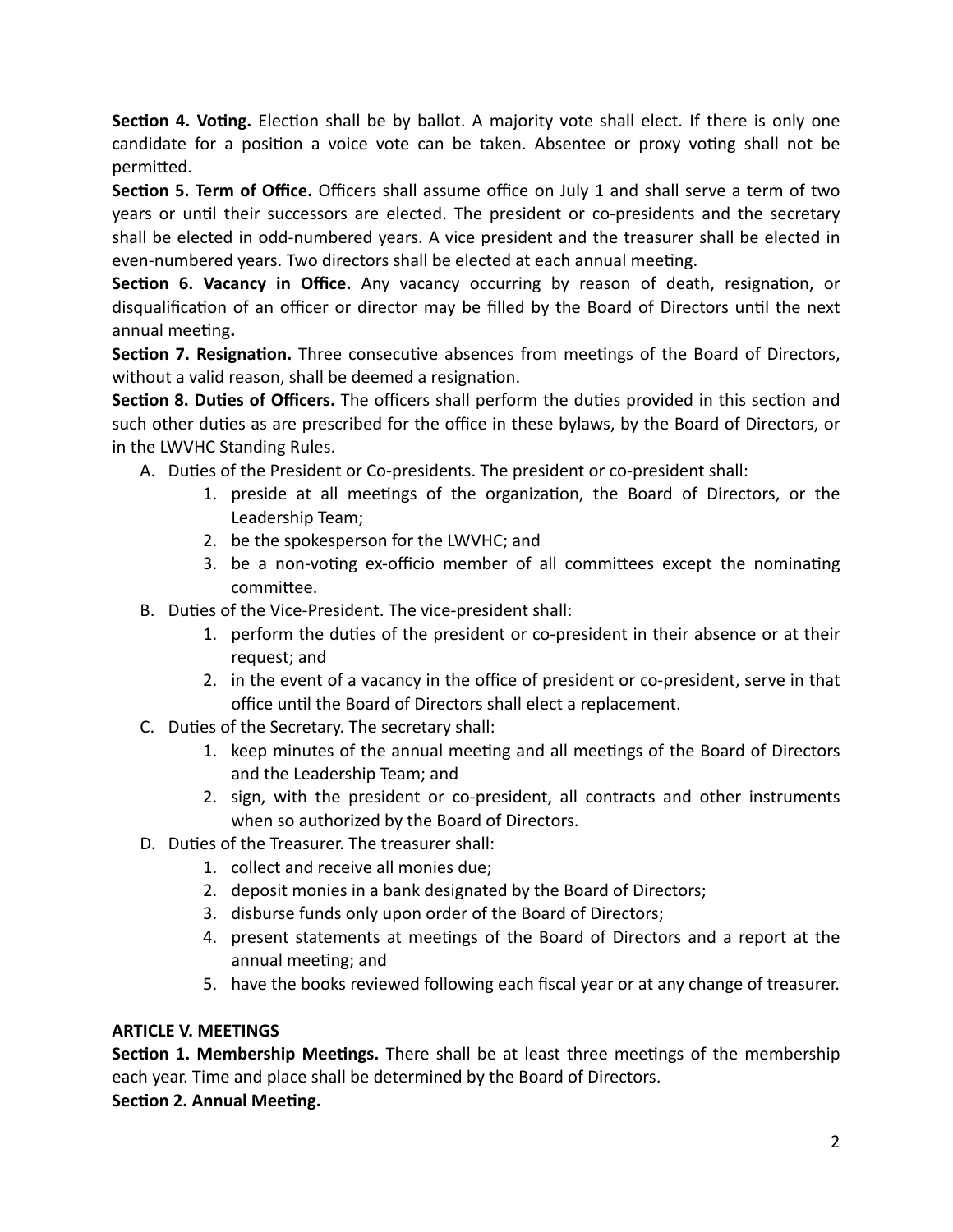- A. An annual meeting shall be held during the last quarter of the fiscal year, the date to be determined by the Board of Directors.
- B. The annual meeting shall adopt local program/priorities for the ensuing year; elect officers and members of the nominating committee; adopt a budget; and transact such other business as may properly come before it. All items to be presented to the members for adoption at the annual meeting, including the slate of officers and directors, the proposed budget, and local program/priorities, shall be provided to all members at least thirty days prior to the annual meeting.
- C. The quorum for the annual meeting shall be twenty percent (20%) of the members.

**Section 3. Special Meetings.** Special meetings may be called by the president or co-president or by the Board of Directors and shall be called upon the written request of ten members. The purpose of the meeting shall be stated in the call, which shall be sent to all members at least three days before the meeting.

**Sec. 4. Virtual Meetings.** All meetings of the membership (regular, annual and special) may be held by electronic means such as the internet or by telephone, as may be determined by the Board. Participation by such means shall constitute presence in person at a meeting.

## **ARTICLE VI. BOARD OF DIRECTORS**

**Section 1. Composition.** The members of the Board of Directors shall be the president or copresidents, vice-president, secretary, treasurer, four elected directors, and up to four additional directors appointed by the Board of Directors for a term expiring the following July 1. The immediate past president or co-president shall serve as an ex-officio voting member for a oneyear term.

**Section 2. Duties of the Board of Directors.** The Board of Directors shall assist in carrying out the work of the LWVHC and:

- A. have full charge of the property and business of the LWVHC, with full power and authority to manage and conduct same, subject to the instructions of the general membership;
- B. plan and direct the work necessary to carry out the programs as adopted by the LWVUS convention, the LWVNC convention, and the annual meeting;
- C. designate such committees as it may deem necessary; and
- D. have every member agree to an area of responsibility beyond membership on the Board.

## **Section 3. Meetings.**

- A. Regular. There shall be at least eight regular meetings of the Board of Directors annually.
- B. Special. The president or co-presidents may call special meetings of the Board of Directors and shall call a special meeting upon the written request of twenty-five percent (25%) of the members of the Board of Directors.
- C. Telephonic. If time is of the essence the Board of Directors may be convened and votes taken by conference call.

**Section 4. Quorum.** A majority of the members of the Board of Directors shall constitute a quorum.

#### **ARTICLE VII. LEADERSHIP TEAM**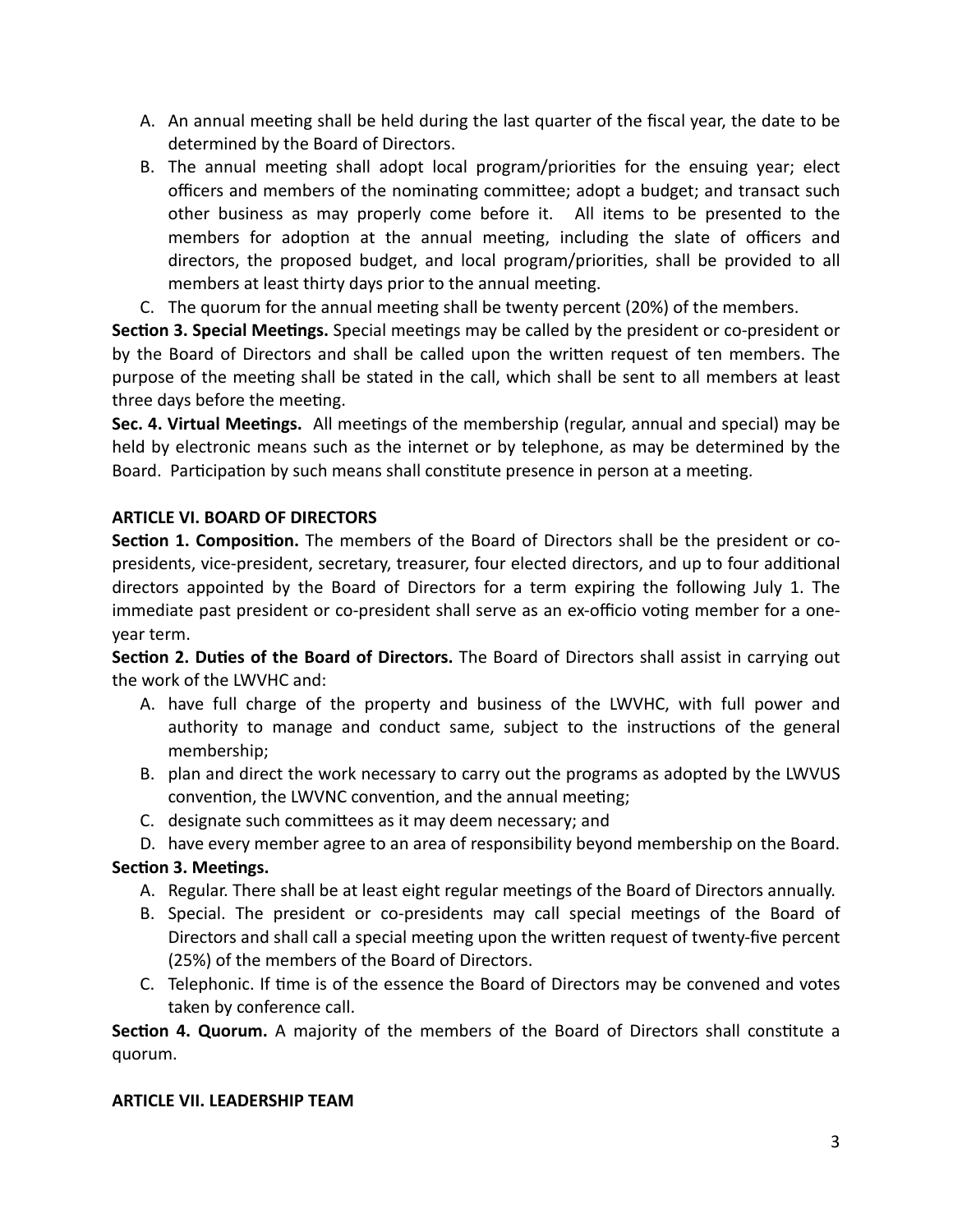**Section 1. Membership.** The members of the Leadership Team shall be the president or copresidents, the vice-president, the secretary, and the treasurer.

**Section 2. Duties of the Leadership Team.** The Leadership Team shall be authorized to act between meetings of the Board of Directors to approve expenditures, as long as the expense is within the budget, and to take non-fiscal action in case of an emergency or in case a decision must be made before the next meeting of the Board of Directors.

**Section 3. Meetings.** Meetings shall be held at the call of the president or the co-presidents.

**Section 4. Quorum.** A majority of the members of the Leadership Team shall constitute a quorum.

## **ARTICLE VIII. COMMITTEES**

**Section 1. Standing Committees.** Standing committees shall be determined by the Board of Directors.

**Section 2. Program/Priorities Committees.** Program/Priorities committees are created as necessary to implement the program and priorities established at the annual meeting.

**Section 3. Special Committees.** Special committees may be created as necessary by the annual meeting or the Board of Directors.

#### **ARTICLE IX. FINANCIAL ADMINISTRATION**

**Section 1. Fiscal year.** The fiscal year shall be July 1 through June 30.

**Section 2. Budget.** A budget for the ensuing year shall be submitted by the Board of Directors at the annual meeting for adoption. The budget shall include support for the work of the League as a whole.

**Section 3. Financial review.** The financial review may be performed in house.

**Section 4. Dissolution.** In the event of the dissolution of the LWVHC, all monies and securities which may at the time be owned by or under the control of LWVHC shall be paid to the LWVNC after the national and state Per Member Payments and other obligations have been met. All other property of whatsoever nature, whether real, personal, or mixed which may at the time be owned or under the control of the LWVHC shall be distributed to such person, organization, or corporation for such public, charitable, or educational use and purposes as the Board of Directors in its absolute discretion may designate.

#### **ARTICLE X. PROGRAM/PRIORITIES**

**Section 1. Authorization.** The governing principles adopted by the LWVUS convention, and supported by the League as a whole, constitute the authorization for the adoption of program. **Section 2. Program/Priorities.** The program/priorities of the LWVHC shall consist of:

- A. action to implement principles of the LWVUS and the LWVNC; and
- B. those local governmental issues chosen for study and action.

**Section 3. Action by the Annual Meeting.** The annual meeting shall act upon the program/ priorities using the following procedure:

A. The Board of Directors shall consider the recommendations sent by the voting members prior to the annual meeting and shall formulate proposed program/priorities.